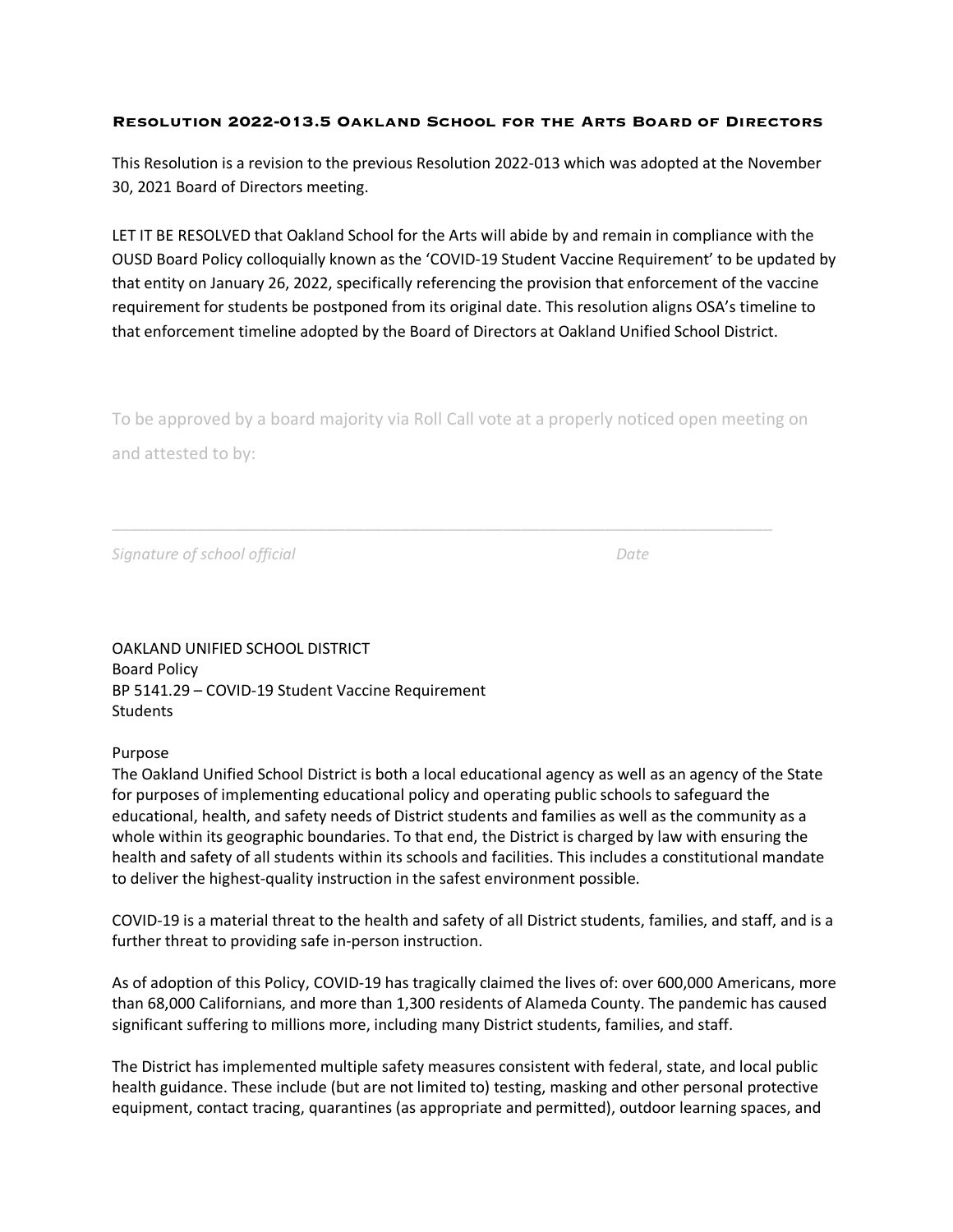ventilation. Although safety measures are effective at mitigating the spread of COVID-19, having all eligible and non-exempt students fully vaccinated would provide the strongest protection to the health and safety of all students, families, and staff in the District while further protecting against the disruption to full-time, in-person instruction.

The available COVID-19 vaccines are safe and have been shown to be effective in reducing the spread of COVID-19 as well as the severity of COVID-19 for breakthrough cases, preventing nearly all COVID-19 related hospitalizations.

As of adoption of this Policy, federal, state, and local health agencies and officials recommend that all eligible persons, including children 12 years of age and older, be fully vaccinated for COVID-19. The Alameda County Health Officer recently set a goal of 80% of county residents to be fully vaccinated. The State has said it will soon impose a requirement on all students eligible to receive a fully authorized COVID-19 vaccine to be fully vaccinated in order to attend school in person.

# Vaccine Campaign

The Superintendent shall initiate a COVID-19 vaccine campaign that may include, at the discretion of the Superintendent or designee, vaccine thresholds and incentives for each school, such that a school will be rewarded with an incentive when a certain percentage of the student body at that school is fully vaccinated for COVID-19.

The Board is committed to ensuring all students have access to COVID-19 vaccines and, therefore, the Board directs the Superintendent to implement reasonably necessary measures to ensure equitable student access to COVID-19 vaccines and provide District's students and families accurate information regarding COVID-19 vaccines.

## Requirement

All District students aged 12 and over are required to be fully vaccinated against COVID-19 as of January 1, 2022 unless otherwise exempted as described herein.

The Superintendent or designee shall determine and record the COVID-19 vaccination status of all students aged 12 and over. Such records and information shall be maintained securely and confidentially in accordance with all laws governing the privacy of student health information and other student records.

## Exemptions

A student is exempted from the requirement to be fully vaccinated against COVID-19 in any of the following circumstances:

A. The student has received the final dose of the COVID-19 vaccine within the prior 13 days.

B. The student received their first dose of the COVID-19 vaccine (for those two-dose vaccines) within the prior 30 days.

C. The student is enrolled in the District's long-term independent study school.

D. The student is on the waiting list to enroll in the District's long-term independent study school.

E. The student's parent(s)/guardian(s) have completed and submitted the COVID-19 Vaccine Medical Exemption Form and it is pending review by the District.